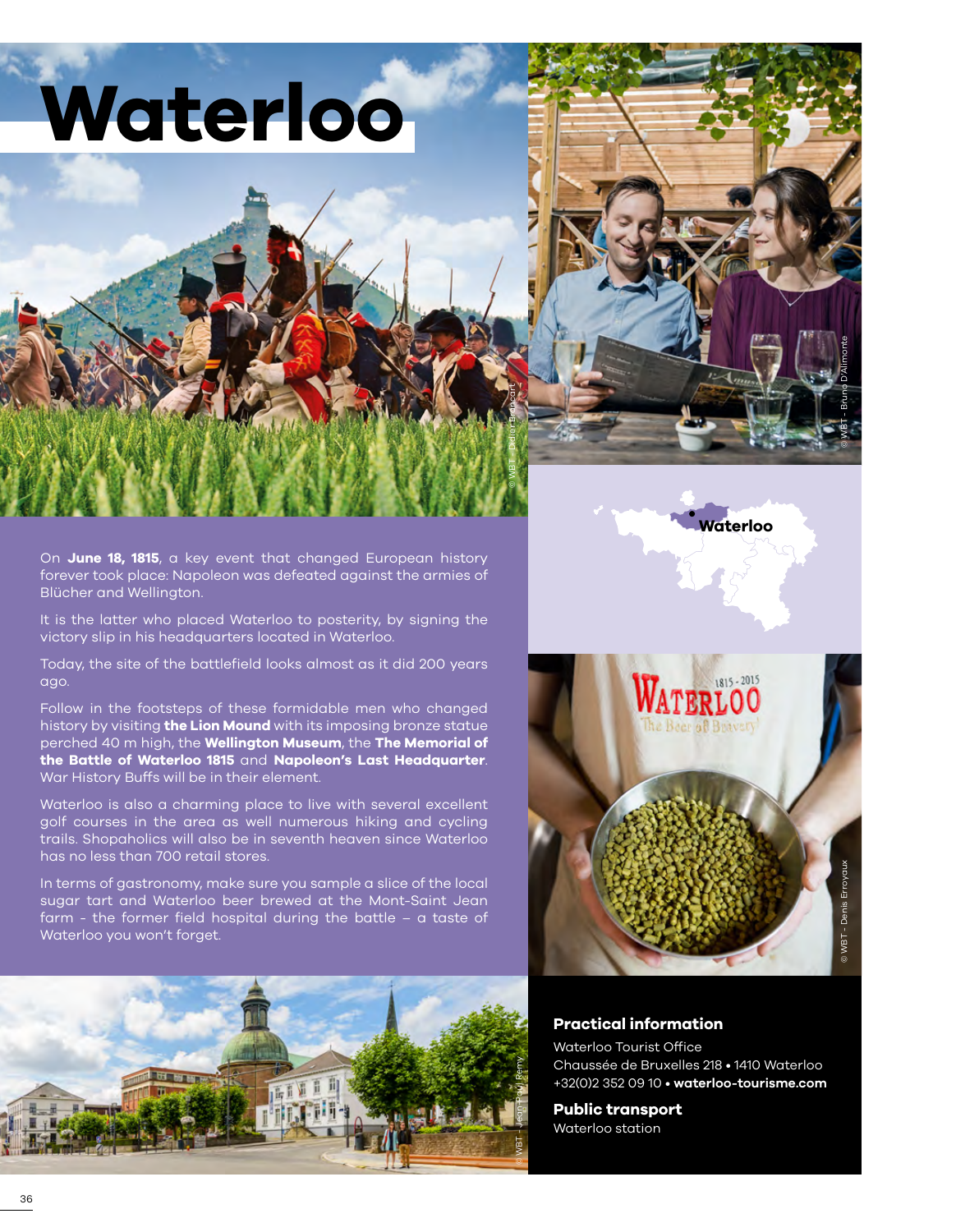# **Where to Stay**

## **Martin's Grand Hotel**

This refined 4\* hotel is located on the former site of the National Sugar Refinery dating from the 19<sup>th</sup> century. The restaurant has kept the vaults of the 1836 building for maximum charm.

Chaussée de Tervueren 198 • 1410 Waterloo **[martinshotels.com](https://www.martinshotels.com/fr/hotel/grand-hotel-waterloo)**

# **Le Côté Vert**

From the main street in Waterloo, a path will lead you to an unexpected island of greenery in this comfortable and 'warm' hotel.

Chaussée de Bruxelles 200 G • 1410 Waterloo **[cotevert.be](www.cotevert.be)**

### **Dolce La Hulpe Hotel Brussels**

Located in La Hulpe, 11 km from Waterloo, this modern upscale 4\* superior hotel overlooks the moody 'Sonian Forest' and offers a surprisingly wide range of facilities. A particular highlight is the floor-to-ceiling windows in the bedrooms so you can admire the amazing lights and colors of the forest at dawn and at dusk.

Chaussée de Bruxelles 135 • 1310 La Hulpe **[dolcelahulpe.com](www.dolcelahulpe.com)**

### **Ibis Brussels Waterloo Hotel**

Benefiting from a location in the city centre, 200 m from Waterloo's main square and 2 km from the train station, the 3\* hotel offers all the services of a modern hotel at a good rate.

Boulevard H. Rolin 5 A • 1410 Waterloo **[all.accor.com](www.all.accor.com)**

## **La Bachée (Gîte)**

This typical (3'Epis') rural gîte is housed in the former stables of a 'Brabant' farm from 1721. It is located 10 km from the Waterloo centre, close to the Battlefield of Plancenoit, and the Lion of Waterloo.

Rue de la Bachée 72 • 1380 Lasne **[bachee.be](https://bachee.be/fr/descriptif/)**

# **Villa Tiffany**

5 km from Waterloo and in an exceptional villa, this 3'Epis' guest house is 'the' address for those looking for 'peace and nature'. It is located in 'Braine L'Alleud', the historic location of the Battle of Waterloo but also close to the Château de la Hulpe and several golf courses in the area.

Chemin Mamour 26 • 1420 Braine-l'Alleud **[villatiffany.be](https://www.villatiffany.be/fr/)**

![](_page_1_Picture_19.jpeg)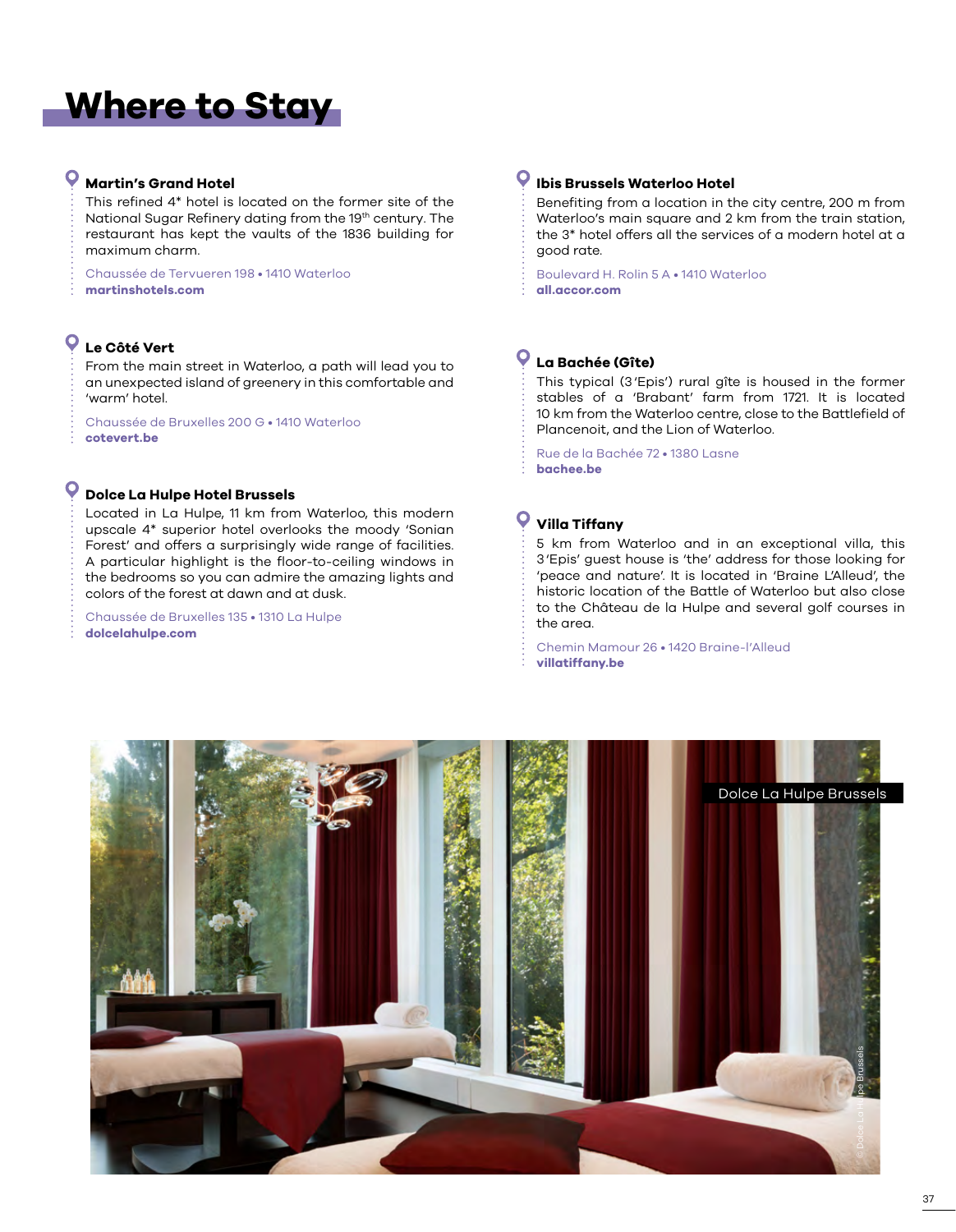# **What to See and Do**

### **<sup>1</sup> Musée Wellington (museum)**

This museum is established in a former coaching inn which was the Duke of Wellington's headquarters, the head of the British and allied forces during the Battle of Waterloo in 1815. It was there also that he wrote his victory bulletin, giving it the name of Waterloo. The museum retraces his role and the implication of each of the nations concerned by this conflict.

Chaussée de Bruxelles 147 • 1410 Waterloo **[museewellington.be](http://www.museewellington.be/)**

### **<sup>2</sup> Ferme de Mont-Saint-Jean (farm, museum, brewery)**

Mont-Saint-Jean farm houses a microbrewery as well as a micro-distillery. Come and learn more about the process of brewing Waterloo beer before tasting it, step by step. The farm also houses a museum which pays homage to the surgical function of the place during the battle of Waterloo. This fascinating place is where the British troops set up their makeshift hospital during the battle.

Chaussée de Charleroi 591 • 1410 Waterloo **[fermedemontsaintjean.be](https://fermedemontsaintjean.be/)**

### **<sup>3</sup> Shopping Spree**

Waterloo is a dream shopping destination. There are so many beautiful boutiques and shops of all kinds in town. They congregate in the urban centre, but also in the shopping centre, one of the largest in the region. The town also has many free parking spaces, which is a major bonus.

**[visitwallonia.be/waterloo](www.visitwallonia.be/waterloo)**

### **<sup>4</sup> The Memorial of the Battle of Waterloo 1815**

In Braine L'Alleud, the Lion's Mound is a memorial to the Battle of Waterloo. Erected between 1823 and 1826, it marks the spot where the Prince of Orange was wounded. At the end of its 226 steps, it offers an exceptional panorama on the battlefield. At the foot of the Memorial, you relive the last battle of Napoleon through innovative scenography. It includes the Panorama, a gigantic 360 ° fresco of combat painted in 1912, as well as the Hougoumont Farm.

Route du Lion 1815 • 1420 Braine-l'Alleud **[waterloo1815.be](https://www.waterloo1815.be/)**

![](_page_2_Picture_13.jpeg)